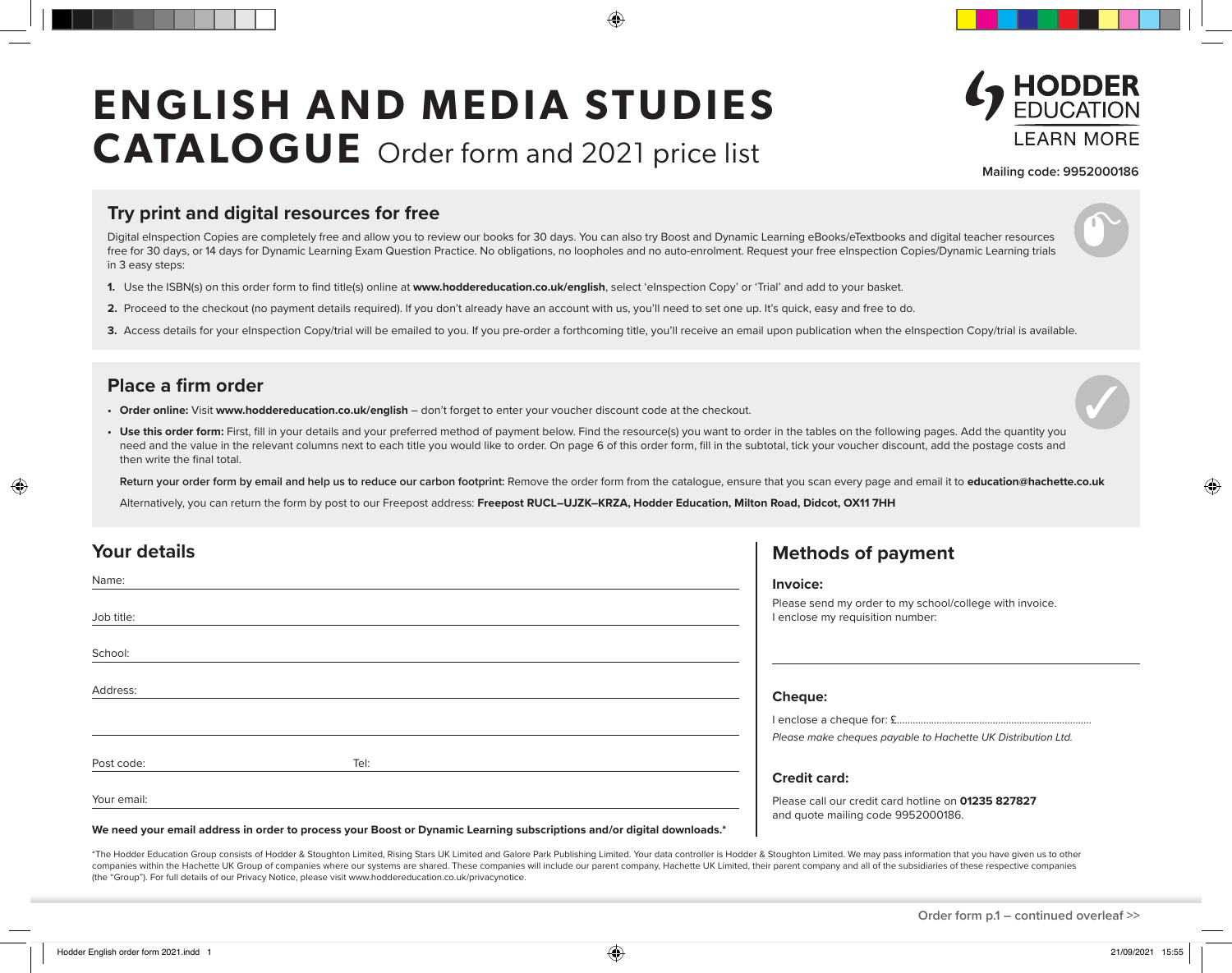| <b>Title</b>                                                                   | <b>ISBN</b>   | <b>Price</b>  | Qty | Value<br><b>Title</b> |                                                                  | <b>ISBN</b>   | <b>Price</b> |  |
|--------------------------------------------------------------------------------|---------------|---------------|-----|-----------------------|------------------------------------------------------------------|---------------|--------------|--|
| <b>RS Assessment</b>                                                           |               |               |     |                       | <b>KS3 English Anthologies</b>                                   |               |              |  |
| <b>MARK</b><br>(My Assessment and Reporting Kit)                               | 9781471886836 | <b>FREE</b>   |     |                       | Key Stage 3 English Anthology:<br><b>Detectives</b>              | 9781510477315 | £12.99       |  |
| Progress in Reading and Language Assessment (PiRA) KS3                         |               |               |     |                       | Key Stage 3 English Anthology:                                   | 9781398330375 | $£90 + VAT$  |  |
| PiRA Year 7 Autumn tests 10 Copy Pack                                          | 9781510419773 | £18.50        |     |                       | Detectives: Boost Core                                           |               |              |  |
| PiRA Year 7 Spring tests 10 Copy Pack                                          | 9781510419780 | £18.50        |     |                       | Key Stage 3 English Anthology:<br>Detectives: Boost Premium      | 9781398330412 | $£250 + VAT$ |  |
| PIRA Year 7 Summer tests 10 Copy Pack                                          | 9781510419797 | £18.50        |     |                       | Key Stage 3 English Anthology:                                   | 9781398330405 | £3.50/year   |  |
| PIRA Year 8 Autumn tests 10 Copy Pack                                          | 9781510419803 | £18.50        |     |                       | Detectives: Boost eBook                                          |               |              |  |
| PiRA Year 8 Spring tests 10 Copy Pack                                          | 9781510419810 | £18.50        |     |                       | Key Stage 3 English Anthology:<br>Dystopia                       | 9781510477322 | £12.99       |  |
| PiRA Year 8 Summer tests 10 Copy Pack   9781510419827                          |               | £18.50        |     |                       | Key Stage 3 English Anthology:                                   | 9781398330467 | $£90 + VAT$  |  |
| PIRA Year 9 Autumn tests 10 Copy Pack                                          | 9781510419834 | £18.50        |     |                       | Dystopia: Boost Core                                             |               |              |  |
| PIRA Year 9 Spring tests 10 Copy Pack                                          | 9781510419841 | £18.50        |     |                       | Key Stage 3 English Anthology:<br>Dystopia: Boost Premium        | 9781398330474 | $£250 + VAT$ |  |
| PIRA Year 9 Summer tests 10 Copy Pack                                          | 9781510419858 | £18.50        |     |                       | Key Stage 3 English Anthology:                                   | 9781398330597 | £3.50/year   |  |
| PiRA Stage Three Teacher's Manual<br>(Years 7 to 9)                            | 9781510419766 | £46.00        |     |                       | Dystopia: Boost eBook                                            |               |              |  |
| PIRA KS3 Autumn tests evaluation pack                                          | 9781510443686 | <b>FREE</b>   |     |                       | Key Stage 3 English Anthology:<br>Gothic                         | 9781510477339 | £12.99       |  |
| <b>Access Reading Tests (ART)</b>                                              |               |               |     |                       | Key Stage 3 English Anthology:                                   | 9781398330443 | $£90 + VAT$  |  |
| <b>Access Reading Digital Test (ART)</b><br>Credit on MARK (1 Test = 1 Credit) | 9781471843099 | $£2.10 + VAT$ |     |                       | Gothic: Boost Core<br>Key Stage 3 English Anthology:             | 9781398330450 | $£250 + VAT$ |  |
| Access Reading Test (ART) Form A 10                                            | 9780340912812 | £21.00        |     |                       | <b>Gothic: Boost Premium</b>                                     |               |              |  |
| Copy Pack                                                                      |               |               |     |                       | Key Stage 3 English Anthology:<br>Gothic: Boost eBook            | 9781398330566 | £3.50/year   |  |
| Access Reading Test (ART) Form B 10<br>Copy Pack                               | 9780340912829 | £21.00        |     |                       | Key Stage 3 English Anthology:                                   | 9781510477346 | £12.99       |  |
| Access Reading Test (ART) Form C 10                                            | 9781444196375 | £21.00        |     |                       | Myths and Legends                                                |               |              |  |
| Copy Pack                                                                      |               |               |     |                       | Key Stage 3 English Anthology:<br>Myths and Legends: Boost Core  | 9781398330320 | $£90 + VAT$  |  |
| Access Reading Test (ART) Form D 10<br>Copy Pack                               | 9781444196344 | £21.00        |     |                       | Key Stage 3 English Anthology:                                   | 9781398330351 | $£250 + VAT$ |  |
| <b>Access Reading Test (ART) Teacher's</b>                                     | 9781444196368 | £46.00        |     |                       | Myths and Legends: Boost Premium                                 |               |              |  |
| Manual 2nd edition                                                             |               |               |     |                       | Key Stage 3 English Anthology:<br>Myths and Legends: Boost eBook | 9781398330368 | £3.50/year   |  |
| <b>KS3 English: Touchstones</b>                                                |               |               |     |                       | Key Stage 3 English Anthology:                                   | 9781510477308 | £12.99       |  |
| Touchstones: A Teaching Anthology<br>of Poetry                                 | 9781510476486 | £21.99        |     |                       | 19th Century                                                     |               |              |  |
| Touchstones: A Teaching Anthology<br>of Poetry Boost eBook                     | 9781398348578 | £5.50 / year  |     |                       | Key Stage 3 English Anthology:<br>19th Century: Boost Core       | 9781398330481 | $£90 + VAT$  |  |
|                                                                                |               |               |     |                       | Key Stage 3 English Anthology:                                   | 9781398330504 | $£250 + VAT$ |  |

**Order form p.2**

 $\bigoplus$ 

19th Century: Boost Premium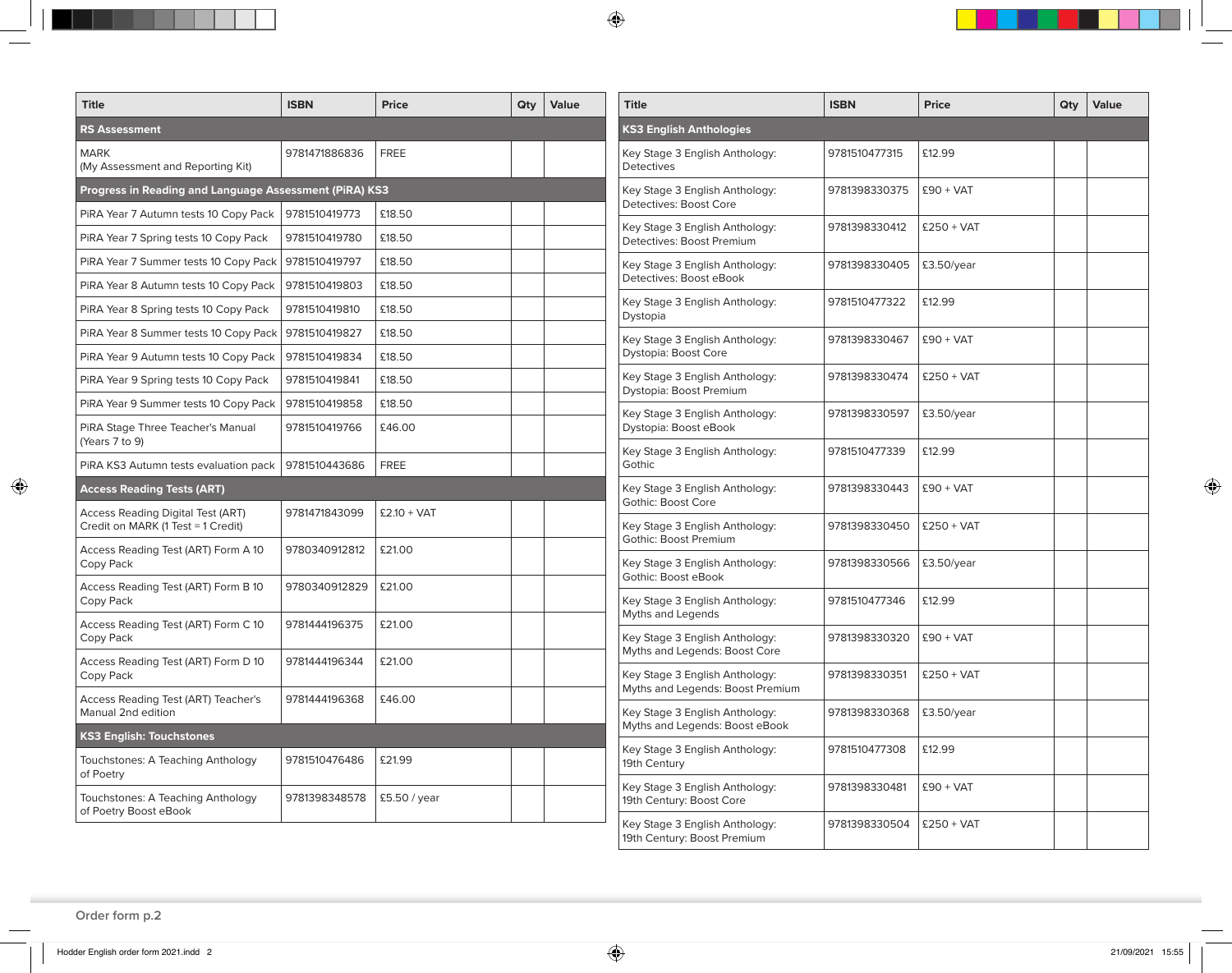| <b>Title</b>                                               | <b>ISBN</b>   | <b>Price</b>  | Qty | Value | <b>Title</b>                                                | <b>ISBN</b>   | <b>Price</b> | Qty | Value |
|------------------------------------------------------------|---------------|---------------|-----|-------|-------------------------------------------------------------|---------------|--------------|-----|-------|
| (S3 English Anthologies (continued)                        |               |               |     |       | AQA GCSE (9-1) English Literature Set Text Teacher Packs    |               |              |     |       |
| Key Stage 3 English Anthology:                             | 9781398330627 | £3.50/year    |     |       | An Inspector Calls Digital Download                         | 9781510443778 | £35.00       |     |       |
| 19th Century: Boost eBook                                  |               |               |     |       | A Christmas Carol Digital Download                          | 9781510443761 | £35.00       |     |       |
| Key Stage 3 English Anthology:<br>Shakespeare              | 9781510477353 | £12.99        |     |       | Animal Farm Digital Download                                | 9781510443785 | £35.00       |     |       |
| Key Stage 3 English Anthology:<br>Shakespeare: Boost Core  | 9781398330276 | $£90 + VAT$   |     |       | AQA Anthology: Telling Tales Digital<br>Download            | 9781510443792 | £35.00       |     |       |
| Key Stage 3 English Anthology:                             | 9781398330313 | $£250 + VAT$  |     |       | <b>Blood Brothers Digital Download</b>                      | 9781510443808 | £35.00       |     |       |
| Shakespeare: Boost Premium                                 |               |               |     |       | Dr Jekyll and Mr Hyde Digital Download                      | 9781510443815 | £35.00       |     |       |
| Key Stage 3 English Anthology:<br>Shakespeare: Boost eBook | 9781398330306 | £3.50/year    |     |       | Macbeth Digital Download                                    | 9781510443822 | £35.00       |     |       |
| Key Stage 3 English Anthology:                             | 9781510477360 | £12.99        |     |       | Romeo and Juliet Digital Download                           | 9781510443839 | £35.00       |     |       |
| War                                                        |               |               |     |       | The Sign of Four Digital Download                           | 9781510443846 | £35.00       |     |       |
| Key Stage 3 English Anthology:<br>War: Boost Core          | 9781398330429 | $£90 + VAT$   |     |       | <b>Eduqas GCSE (9-1) English Language</b>                   |               |              |     |       |
| Key Stage 3 English Anthology:<br>War: Boost Premium       | 9781398330436 | $£250 + VAT$  |     |       | Edugas GCSE (9-1) English Language<br>Workbook              | 9781510419940 | £5,99        |     |       |
| Key Stage 3 English Anthology:<br>War: Boost eBook         | 9781398330535 | $£3.50$ /year |     |       | Get Grade 5 in Edugas GCSE (9-1)<br>English Language        | 9781510474246 | £9.99        |     |       |
| <b>Globe Education Shakespeare</b>                         |               |               |     |       | Edugas GCSE (9-1) English Literature Set Text Teacher Packs |               |              |     |       |
| Shorter Shakespeare Play Texts                             | 9781471893759 | £8.50         |     |       | An Inspector Calls Digital Download                         | 9781510443860 | £35.00       |     |       |
| A Midsummer Night's Dream                                  |               |               |     |       | A Christmas Carol Digital Download                          | 9781510443853 | £35.00       |     |       |
| Shorter Shakespeare Play Texts                             | 9781471896675 | £8.50         |     |       | <b>Blood Brothers Digital Download</b>                      | 9781510443877 | £35.00       |     |       |
| Macbeth                                                    |               |               |     |       | Dr Jekyll and Mr Hyde Digital Download                      | 9781510443884 | £35.00       |     |       |
| Shorter Shakespeare Play Texts<br>Romeo and Juliet         | 9781471896682 | £8.50         |     |       | Lord of the Flies Digital Download                          | 9781510443891 | £35.00       |     |       |
| Macbeth for AQA GCSE English                               | 9781471851599 | £8.50         |     |       | Macbeth Digital Download                                    | 9781510443907 | £35.00       |     |       |
| Literature                                                 |               |               |     |       | Romeo and Juliet Digital Download                           | 9781510443914 | £35.00       |     |       |
| Romeo and Juliet for AQA GCSE<br><b>English Literature</b> | 9781471851650 | £8.50         |     |       | The Woman in Black Digital Download                         | 9781510443921 | £35.00       |     |       |
| Macbeth for Eduqas GCSE English                            | 9781471851551 | £8.50         |     |       | <b>WJEC GCSE English Language</b>                           |               |              |     |       |
| Literature                                                 |               |               |     |       | <b>WJEC GCSE English Language</b><br>Workbook               | 9781510419933 | £5.99        |     |       |
| AQA GCSE (9-1) English Language                            |               |               |     |       | My Revision Notes: WJEC GCSE                                | 9781471868290 | £10.50       |     |       |
| AQA GCSE English Language<br>Workbook                      | 9781471833946 | £5.99         |     |       | English Language                                            |               |              |     |       |
|                                                            |               |               |     |       | My Revision Notes: WJEC GCSE                                | 9781398315235 | £6.50/year   |     |       |

**Turn over to complete your order >>**

**Order form p.3 – continued overleaf >>**

 $\bigcirc$ 

 $\bigoplus$ 

English Language Student eTextbook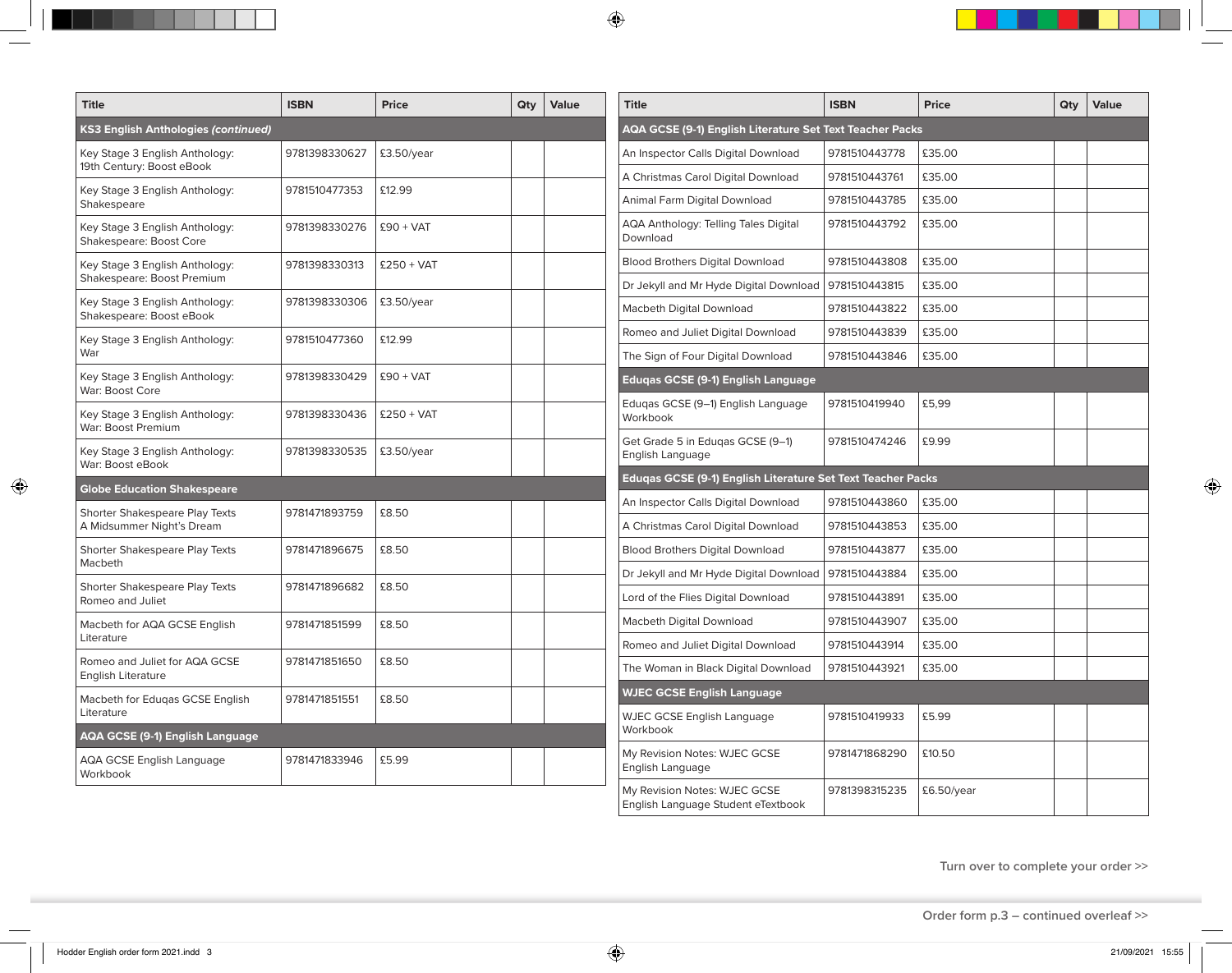$\bigcirc$ 

| <b>Title</b>                                                      | <b>ISBN</b>   | <b>Price</b>                                              | Qty | Value | <b>Title</b>                                                                                                                              | <b>ISBN</b>   | <b>Price</b>                     | Qty | Value |
|-------------------------------------------------------------------|---------------|-----------------------------------------------------------|-----|-------|-------------------------------------------------------------------------------------------------------------------------------------------|---------------|----------------------------------|-----|-------|
| <b>CCEA GCSE English</b>                                          |               |                                                           |     |       | <b>English Review Magazine (continued)</b>                                                                                                |               |                                  |     |       |
| CCEA GCSE English Language,<br><b>Third Edition Student Book</b>  | 9781471888649 | £25.00                                                    |     |       | English Review eMagazine 1-year<br>subscription                                                                                           | 9781398348981 | £20 + VAT per student            |     |       |
| CCEA GCSE English Language,<br>Third Edition Student eTextbook    | 9781471888670 | £6/year                                                   |     |       | English Review Magazine Magazine<br>Archive 1-year subscription                                                                           | 9781471800894 | £150 + VAT for small<br>cohort   |     |       |
| CCEA GCSE English Language,<br>Third Edition Whiteboard eTextbook | 9781471888687 | £50/£75 + VAT per year<br>(small school/large<br>school)  |     |       |                                                                                                                                           |               | $£175 + VAT$ for large<br>cohort |     |       |
| CCEA GCSE English Language<br>Student Workbook                    | 9781510419957 | £5.99                                                     |     |       | <b>English for the IB Diploma</b><br>Language A for the IB Diploma:                                                                       | 9781510463233 | £44                              |     |       |
| My Revision Notes CCEA GCSE<br>English Language                   | 9781471888618 | £10.50                                                    |     |       | Concept-based learning: Teaching for<br><b>Success</b>                                                                                    |               |                                  |     |       |
| My Revision Notes CCEA GCSE English<br>Language Student eTextbook | 9781398315044 | £6.50/year                                                |     |       | English Language and Literature for<br>the IB Diploma                                                                                     | 9781510463226 | £38                              |     |       |
| <b>GCSE Study and Revise Guides</b>                               |               |                                                           |     |       | English Language and Literature for<br>the IB Diploma Student eTextbook                                                                   | 9781510463035 | £25/year                         |     |       |
| An Inspector Calls                                                | 9781471853531 | £10.50                                                    |     |       | English Language and Literature for                                                                                                       | 9781510463042 | £175 - subscription lasts        |     |       |
| AQA Poetry Anthology: Power and<br>Conflict                       | 9781471853562 | £10.50                                                    |     |       | the IB Diploma Whiteboard eTextbook<br>English Literature for the IB Diploma                                                              | 9781510467132 | the life of the Guide<br>£38     |     |       |
| Macbeth                                                           | 9781471853623 | £10.50                                                    |     |       | <b>Student Book</b>                                                                                                                       |               |                                  |     |       |
| Never Let Me Go                                                   | 9781471853647 | £10.50                                                    |     |       | English Literature for the IB Diploma<br>Student eTextbook                                                                                | 9781510462991 | £25/year                         |     |       |
| Romeo and Juliet                                                  | 9781471853661 | £10.50                                                    |     |       | English Literature for the IB Diploma                                                                                                     | 9781510463004 | £175 - subscription lasts        |     |       |
| <b>A-level Study and Revise Guide</b>                             |               |                                                           |     |       | Student Whiteboard eTextbook                                                                                                              |               | the life of the Guide            |     |       |
| A Streetcar Named Desire                                          | 9781471853739 | £10.50                                                    |     |       | Textual analysis for English Language<br>and Literature for the IB Diploma:                                                               | 9781510467156 | £17.50                           |     |       |
| AQA Anthology: love poetry through<br>the ages                    | 9781471853838 | £10.50                                                    |     |       | <b>Skills for Succes</b><br>Textual analysis for English Language                                                                         | 9781510463127 | £12/year                         |     |       |
| Othello                                                           | 9781471853920 | £10.50                                                    |     |       | and Literature for the IB Diploma:<br>Skills for Succes Student eTextbook                                                                 |               |                                  |     |       |
| Pearson Edexcel Poems of the Decade                               | 9781510452695 | £10.50                                                    |     |       |                                                                                                                                           | 9781510467149 | £17.50                           |     |       |
| <b>Skirrid Hill</b>                                               | 9781471853982 | £10.50                                                    |     |       | Literary analysis for English Literature<br>for the IB Diploma: Skills for Success                                                        |               |                                  |     |       |
| The Handmaid's Tale                                               | 9781471854101 | £10.50                                                    |     |       | Literary analysis for English Literature                                                                                                  | 9781510463097 | £12/year                         |     |       |
| <b>A-level English Literature Workbooks</b>                       |               |                                                           |     |       | for the IB Diploma: Skills for Success<br>Student eTextbook                                                                               |               |                                  |     |       |
| Othello                                                           | 9781510434950 | £5.99                                                     |     |       | <b>Cambridge International Assessment</b>                                                                                                 |               |                                  |     |       |
| <b>English Review Magazine</b>                                    |               |                                                           |     |       | Cambridge Checkpoint Lower                                                                                                                | 9781398300163 | £19.50                           |     |       |
| English Review Institutional subscription<br>(print magazine)     | 9781398348004 | £40 per year (£15<br>associated student<br>subscriptions) |     |       | Secondary English Student's Book 7<br>Cambridge Checkpoint Lower<br>Secondary English Stage 7 Student's<br>Book Third Edition Boost eBook | 9781398301832 | £13/year                         |     |       |

**Order form p.4**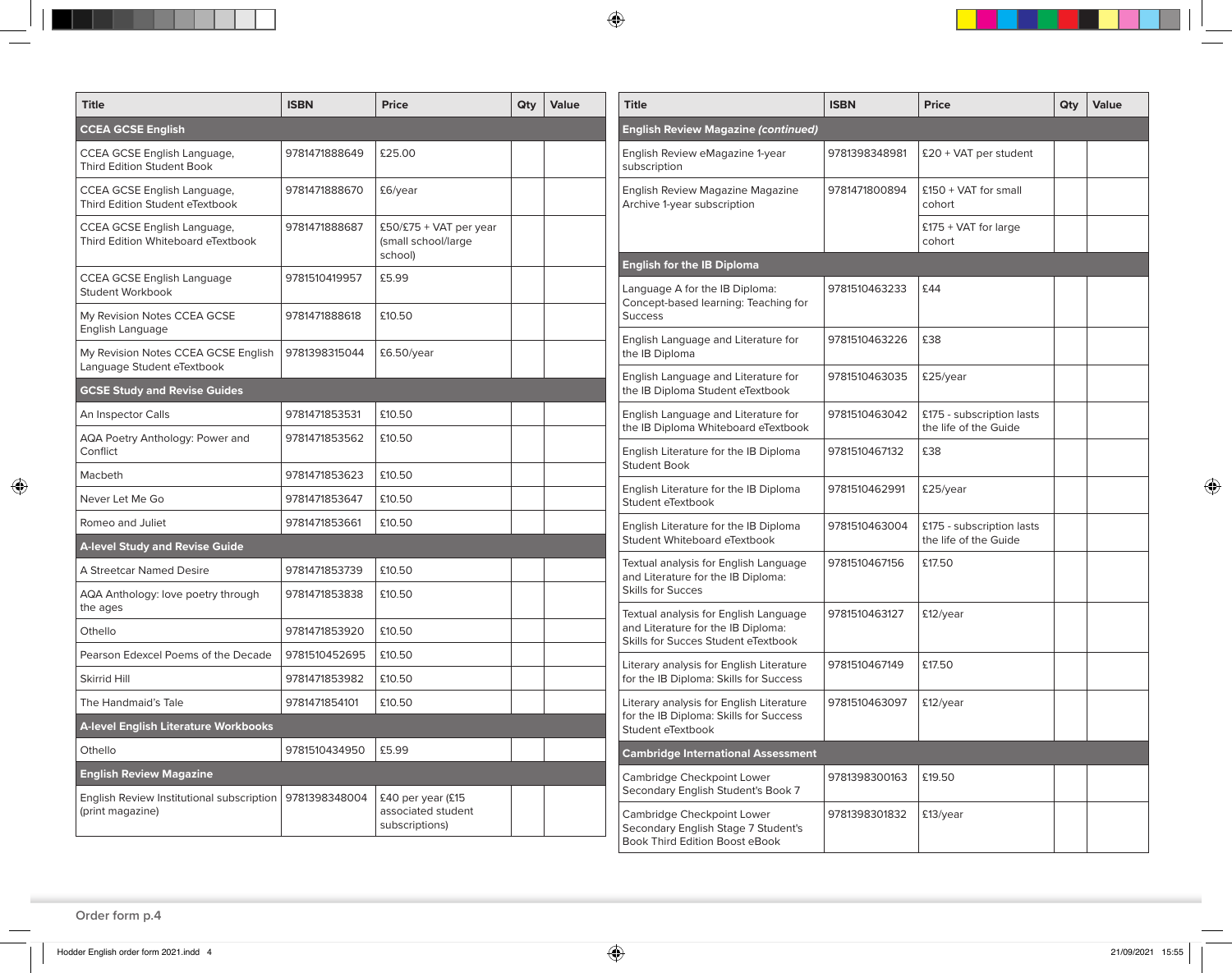| <b>Title</b>                                                                                                         | <b>ISBN</b>   | <b>Price</b>                  | Qty | Value                                               | <b>Title</b>                                                                                                        | <b>ISBN</b>   | <b>Price</b>                  | Qty | Value |
|----------------------------------------------------------------------------------------------------------------------|---------------|-------------------------------|-----|-----------------------------------------------------|---------------------------------------------------------------------------------------------------------------------|---------------|-------------------------------|-----|-------|
| <b>Cambridge International Assessment (continued)</b>                                                                |               |                               |     |                                                     | Cambridge International Assessment (continued)                                                                      |               |                               |     |       |
| Cambridge Checkpoint Lower<br>Secondary English Teacher's Guide 7<br>with Boost Subscription                         | 9781398300668 | £150 for access<br>until 2026 |     |                                                     | Cambridge Checkpoint Lower<br>Secondary World English Workbook 7                                                    | 9781398311350 | £7.25                         |     |       |
| Cambridge Checkpoint Lower<br>Secondary English Workbook 7                                                           | 9781398301337 | £7.25                         |     |                                                     | Cambridge Checkpoint Lower<br>Secondary World English<br>Student's Book 8                                           | 9781398311428 | £19.50                        |     |       |
| Cambridge Checkpoint Lower<br>Secondary English Student's Book 8<br>December 2021                                    | 9781398301849 | £19.50                        |     |                                                     | Cambridge Checkpoint Lower<br>Secondary World English Stage 8<br>Student's Book Third Edition<br>Boost eBook        | 9781398307599 | £13/year                      |     |       |
| Cambridge Checkpoint Lower<br>Secondary English Stage 8 Student's<br>Book Third Edition Boost eBook<br>December 2021 | 9781398301887 | £13/year                      |     |                                                     | Cambridge Checkpoint Lower<br>Secondary World English Teacher's<br>Guide 8 with Boost Subscription                  | 9781398307704 | £150 for access<br>until 2026 |     |       |
| Cambridge Checkpoint Lower<br>Secondary English Teacher's Guide 8<br>with Boost Subscription February 2022           | 9781398300675 | £150 for access<br>until 2026 |     |                                                     | Cambridge Checkpoint Lower<br>Secondary World English Workbook 8                                                    | 9781398311367 | £7.25                         |     |       |
| Cambridge Checkpoint Lower<br>Secondary English Workbook 8                                                           | 9781398301344 | £7.25                         |     |                                                     | Cambridge Checkpoint Lower<br>Secondary World English<br>Student's Book 9                                           | 9781398311435 | £19.50                        |     |       |
| Cambridge Checkpoint Lower<br>Secondary English Student's Book 9<br>February 2022                                    | 9781398301894 | £19.50                        |     |                                                     | Cambridge Checkpoint Lower<br>Secondary World English Stage 9<br><b>Student's Book Third Edition</b><br>Boost eBook | 9781398307629 | £13/year                      |     |       |
| Cambridge Checkpoint Lower<br>Secondary English Stage 9 Student's<br>Book Third Edition Boost eBook<br>February 2022 | 9781398301931 | £13/year                      |     |                                                     | Cambridge Checkpoint Lower<br>Secondary World English Teacher's<br>Guide 9 with Boost Subscription                  | 9781398307711 | £150 for access<br>until 2026 |     |       |
| Cambridge Checkpoint Lower<br>Secondary English Teacher's Guide 9<br>with Boost Subscription April 2022              | 9781398300682 | £150 for access<br>until 2026 |     |                                                     | Cambridge Checkpoint Lower<br>Secondary World English Workbook 9                                                    | 9781398311404 | £7.25                         |     |       |
| Cambridge Checkpoint Lower<br>Secondary English Workbook 9                                                           | 9781398301368 | £7.25                         |     |                                                     | Cambridge IGCSE™ First Language<br>English Student's Book Fourth Edition                                            | 9781510421318 | £26.75                        |     |       |
| Cambridge Checkpoint English<br>Revision Guide for the Cambridge                                                     | 9781444180725 | £13.50                        |     |                                                     | Cambridge IGCSE™ First Language<br>English Student's Book Fourth Edition<br>Boost eBook                             | 9781398333789 | £13.50/year                   |     |       |
| Secondary 1 Test<br>Cambridge Checkpoint Lower<br>Secondary World English                                            | 9781398311411 | £19.50                        |     |                                                     | Cambridge IGCSE™ First Language<br>English Student's Book Fourth Edition<br>Boost subscription                      | 9781398340954 | £200 for access<br>until 2026 |     |       |
| Student's Book 7<br>Cambridge Checkpoint Lower                                                                       | 9781398307568 | £13/year                      |     | Cambridge IGCSE™ First Language<br>English Workbook | 9781510421325                                                                                                       | £7.75         |                               |     |       |
| Secondary World English Stage 7<br>Student's Book Third Edition<br>Boost eBook                                       |               |                               |     |                                                     | Cambridge IGCSE™ First Language<br>English Study and Revision Guide                                                 | 9781510421349 | £14.50                        |     |       |
| Cambridge Checkpoint Lower<br>Secondary World English Teacher's<br>Guide 7 with Boost Subscription                   | 9781398307698 | £150 for access<br>until 2026 |     |                                                     | Cambridge IGCSE™ English as a<br>Second Language Second Edition<br>(0510/0511/0991/0993) March 2022                 | 9781398352698 | £27                           |     |       |

**Turn over to complete your order >>**

**Order form p.5 – continued overleaf >>**

 $\bigcirc$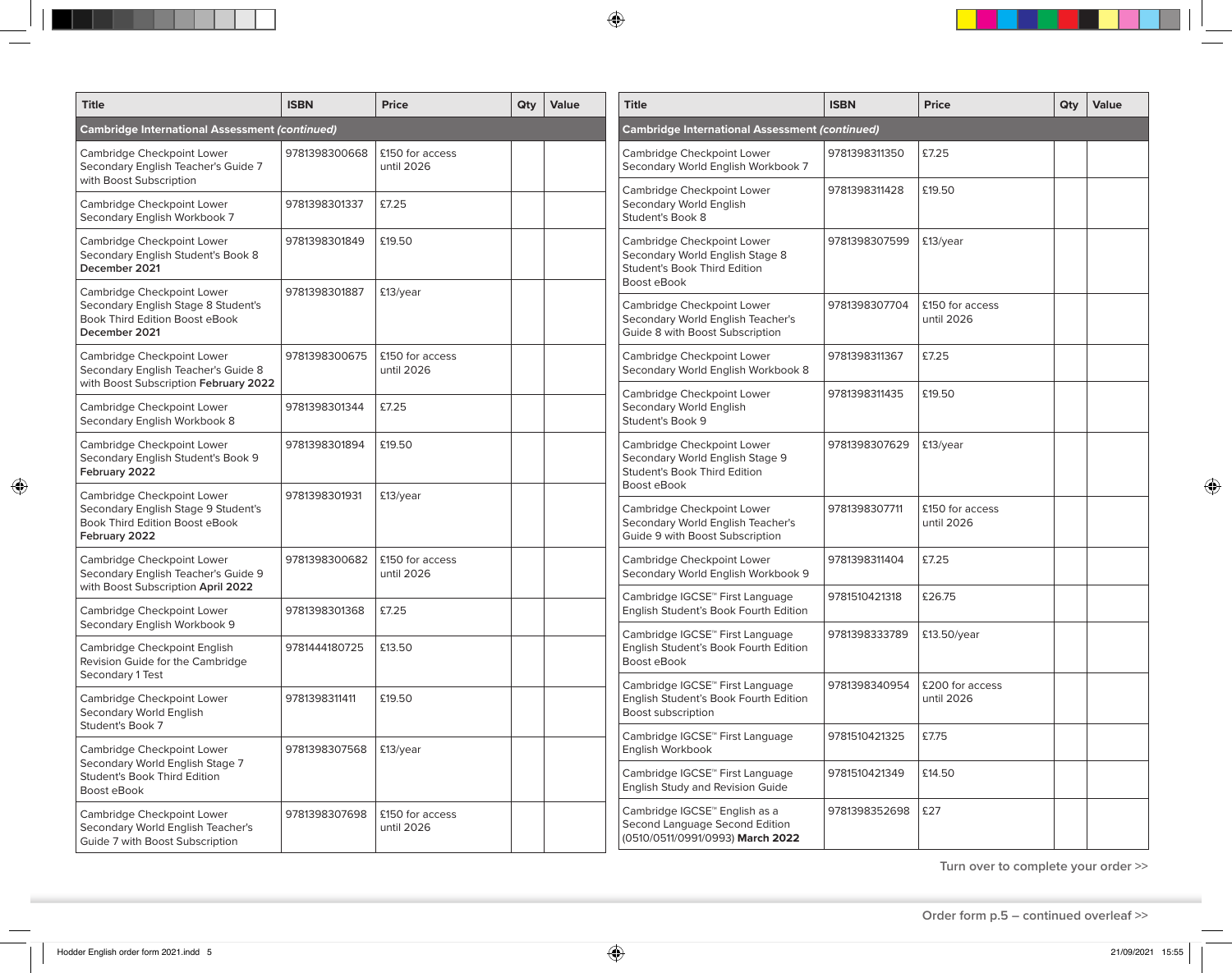| <b>Title</b>                                                                                                              | <b>ISBN</b>   | <b>Price</b>                  | Qty | Value |                                                                              | Select your discount by ticking a box below     |                                                                                      |                                                                      |
|---------------------------------------------------------------------------------------------------------------------------|---------------|-------------------------------|-----|-------|------------------------------------------------------------------------------|-------------------------------------------------|--------------------------------------------------------------------------------------|----------------------------------------------------------------------|
| <b>Cambridge International Assessment (continued)</b>                                                                     |               |                               |     |       |                                                                              |                                                 | (Only one discount per order. Terms and conditions apply; see vouchers for details.) |                                                                      |
| Cambridge IGCSE™ English as a<br>Second Language Second Edition<br>(0510/0511/0991/0993) Boost eBook<br><b>March 2022</b> | 9781398354371 | £13.50/year                   |     |       | 20% off books<br>1st Sept 2021-<br>31st Oct 2021                             | 15% off books<br>1st Nov 2021-<br>31st Dec 2021 | 20% off books<br>1st Jan 2022 -<br>28th Feb 2022                                     | 3 for 2 on KS3<br><b>English Anthologies</b><br>Before 31st Dec 2021 |
| Cambridge IGCSE™ English as a<br>Second Language Second Edition<br>(0510/0511/0991/0993)<br>Boost subscription March 2022 | 9781398352704 | £150 for access<br>until 2026 |     |       | Mailing code:<br>9952000187                                                  | Mailing code:<br>9952000188                     | Mailing code:<br>9952000189                                                          | Mailing code:<br>9952000190                                          |
| Cambridge IGCSE™ English as a<br>Second Language Second Edition<br>(0510/0511/0991/0993)                                  | 9781398352728 | £8                            |     |       | Addresses outside of the UK: add £5 for first item, £10 for more than 1 item |                                                 |                                                                                      |                                                                      |
| Workbook March 2022                                                                                                       |               |                               |     |       |                                                                              |                                                 |                                                                                      |                                                                      |
| <b>OCR Media Studies</b>                                                                                                  |               |                               |     |       |                                                                              |                                                 |                                                                                      |                                                                      |
| My Revision Notes: OCR GCSE (9-1)<br><b>Media Studies</b>                                                                 | 9781510429208 | £9.99                         |     |       |                                                                              |                                                 |                                                                                      |                                                                      |
| My Revision Notes: OCR GCSE (9-1)<br>Media Studies Student eTextbook                                                      | 9781398315167 | £4.80/year                    |     |       |                                                                              |                                                 |                                                                                      |                                                                      |
| <b>OCR A-level Media Studies</b><br>Student Guide 1: Media Messages                                                       | 9781510429499 | £12.99                        |     |       |                                                                              |                                                 |                                                                                      |                                                                      |
| <b>OCR A-level Media Studies</b><br>Student Guide 1: Media Messages<br>Student eTextbook                                  | 9781398335424 | £5.99/year                    |     |       |                                                                              |                                                 |                                                                                      |                                                                      |
| <b>OCR A-level Media Studies</b><br>Student Guide 2: Evolving Media                                                       | 9781510429505 | £9.99                         |     |       |                                                                              |                                                 |                                                                                      |                                                                      |
| <b>OCR A-level Media Studies</b><br>Student Guide 2: Evolving Media<br>Student eTextbook                                  | 9781398335417 | £5.99/year                    |     |       |                                                                              |                                                 |                                                                                      |                                                                      |
| My Revision Notes: OCR A Level<br><b>Media Studies</b>                                                                    | 9781510429215 | £17.50                        |     |       |                                                                              |                                                 |                                                                                      |                                                                      |
| My Revision Notes: OCR A Level<br>Media Studies Student eTextbook                                                         | 9781398315341 | £6.80/year                    |     |       |                                                                              |                                                 |                                                                                      |                                                                      |

 $\bigcirc$ 

**Order form p.6**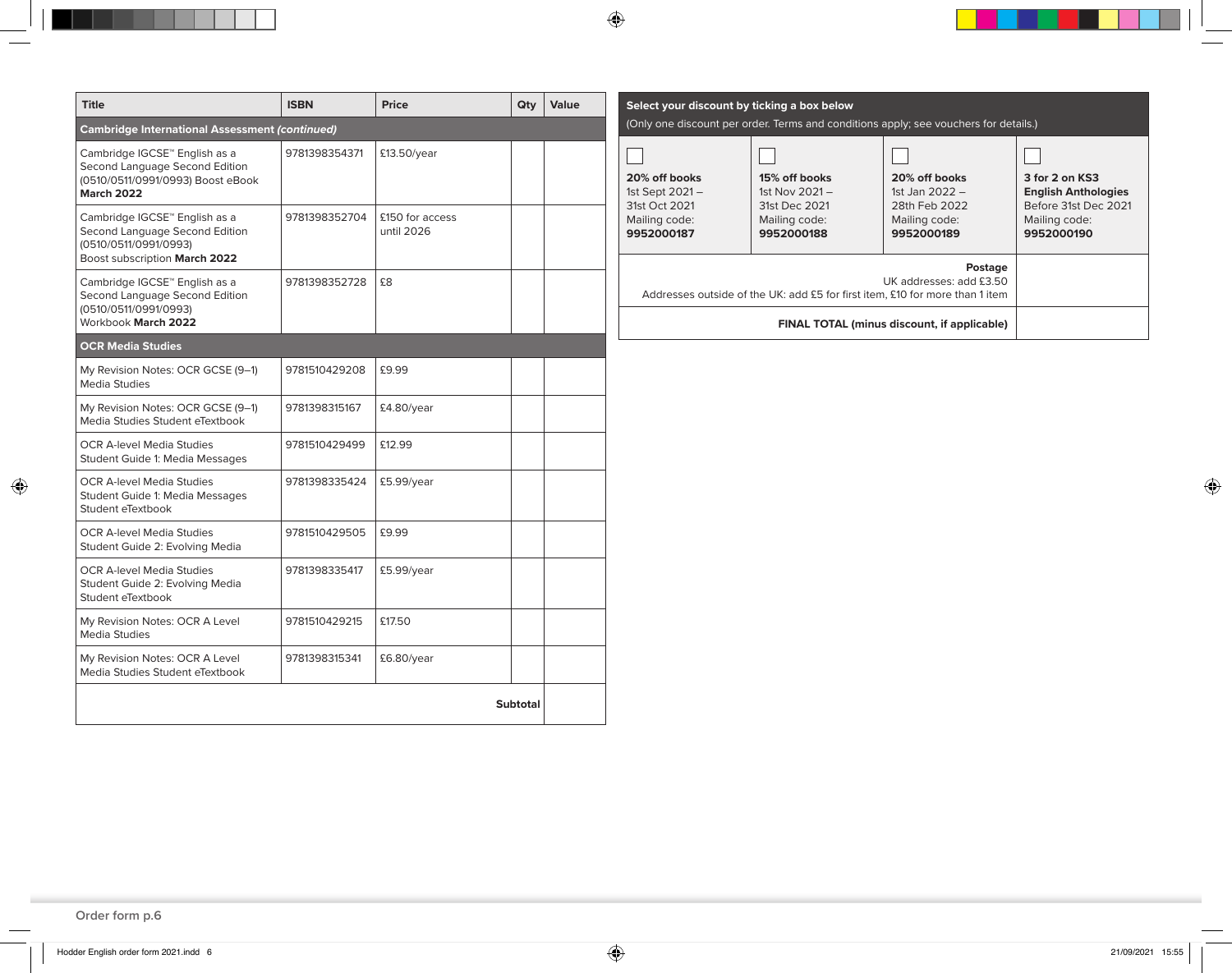**Receive the latest news, free resources and exclusive discounts!**



⊕

### **Sign up for English & Media Studies eUpdates\*\***

Stay up to date and get the latest news, freebies and special offers delivered direct to your inbox. Sign up to receive English & Media Studies eUpdates on our website: **www.hoddereducation.co.uk/eUpdates**

**Don't miss out on our teacher CPD and student revision events and webinars**

Find out more at **www.hoddereducation.co.uk/events**

All prices and publication dates are correct at the time of printing but are subject to change at any time. †A small school is up to 900 students; a large school is 901+ students / A small cohort is 26–99 students;

a large cohort is 100+ students.

\*\*For full details of our Privacy Notice please visit www.hoddereducation.co.uk/privacynotice. You can unsubscribe at any time by clicking on the unsubscribe button in the eUpdates or by going online and managing your preferences.

## **Contact details for UK and international orders**

Tel: **01235 827827**

Email: **education@hachette.co.uk**

International School/Export Trade Orders: **+44 (0) 203 122 7399**  Email: **internationalsales@hodder.co.uk**

Find your local Hodder Education consultant: **www.hoddereducation.co.uk/my-consultant**

**Order form p.7**

◈

◈